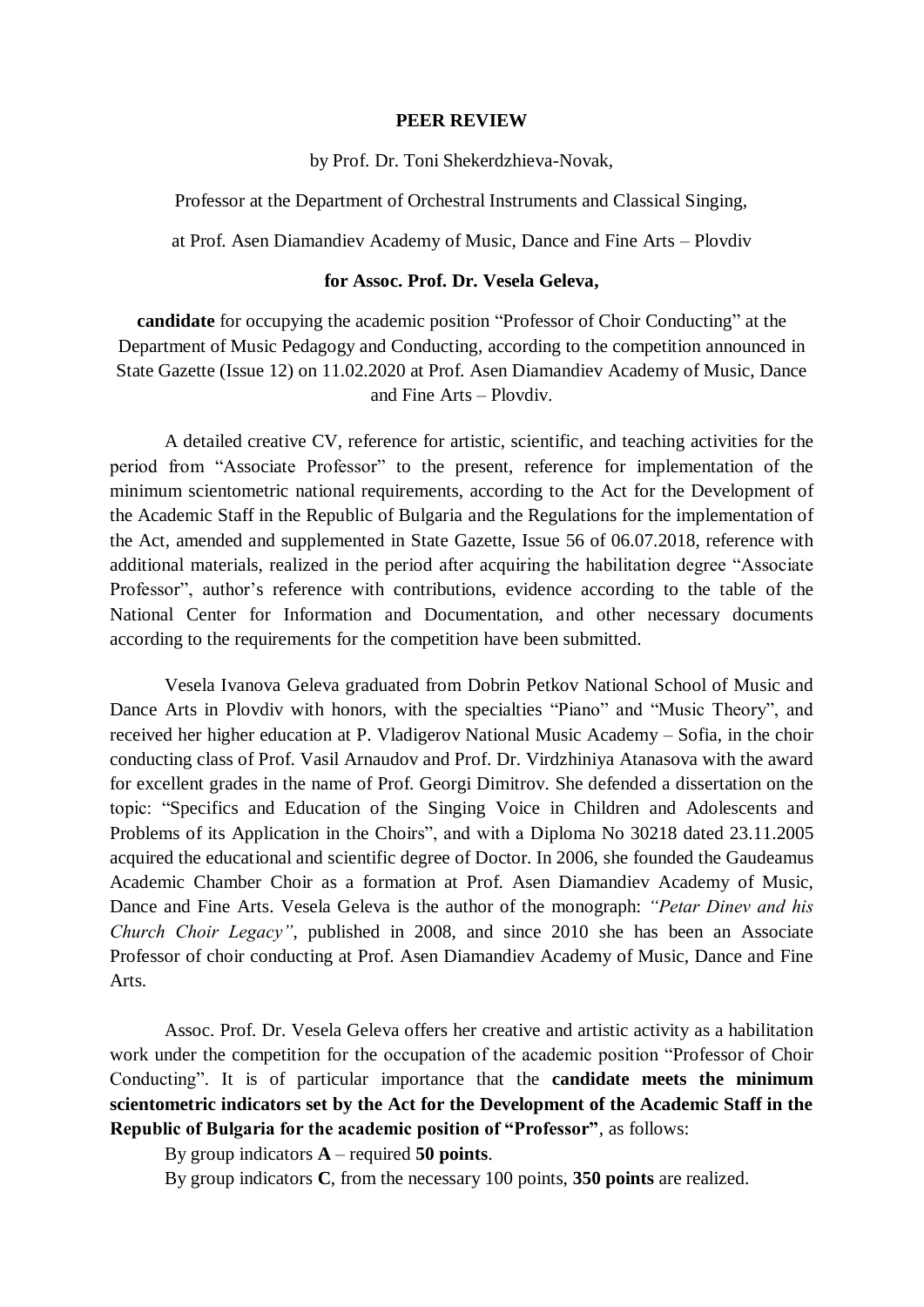By group indicators **D**, from the necessary 150 points for indicator 12, **30 points** are realized, and for indicator 14 – **220 points**. The total number of points from group indicators D is **250 points**.

By group indicators **E**, 80 points are needed, for indicator 11, reviews for realized author's products or creative performances in specialized editions in the field of arts, 11 reviews are presented. **10 x 11 = 110 points**. The total number of points from group indicator E is **110 points**.

By group indicators **F**, 120 points are needed. Assoc. Prof. Geleva reazlied **200**: from indicator **24**, management of national research projects: **3 x 30 = 90 points**. from indicator **30**, awards from competitions for creativity and performance, given by national professional forums and organizations: **9 x 10 = 90 points**. from indicator **31**, awards from competitions for creativity and performance, given by professional forums and organizations abroad: **1 x 20 = 20 points**.

Behind this seemingly dry statistic lies the impressive artistic, research, and pedagogical path of an artist who is respected for her merits for the development of our national choir art, who has contributed to the establishment of its international prestige.

For me, the concert activity of Assoc. Prof. Vesela Geleva is especially impressive, including the choir parts of the many operas from her repertoire. I have the most direct impressions of her work. It includes her work as a conductor of choirs at the Plovdiv Opera, as well as the joint production of the Academic Opera Theater at Prof. Asen Diamandiev Academy of Music, Dance and Fine Arts, Plovdiv. In collaboration with the Academic Opera Theater, Assoc. Prof. Geleva and her choir Gaudeamus realized the premieres of the operas "Didona and Aeneas" by Purcell (2010), the stage realization of "Semele" by Handel (2012), and the **premiere for Bulgaria** of the opera "The Fairy-Queen" by H. Purcell (2014).

In 2010, the Gaudeamus Choir also participated in the realization of the production of the opera "The Castle" by Carol Beffa after Kafka, which was the **world premiere** of the title. Recordings have also been made for MEZZO TV, and in addition to France, two performances have been presented in Bulgaria – Plovdiv (premiere for Bulgaria) and Sofia. The concert "Masterpieces of the German and French Baroque" in 2017 included the premiere for Bulgaria performances of the Cantata No 140 by J.S. Bach and the opera "Richard the Lionheart" by André Grétry.

Bulgarian and Russian Church Slavonic music occupies a huge share in Geleva's creative biography. Her conducting work with this repertoire is related to the church choir to the St. Trinity Church in Plovdiv and with the Gaudeamus Academic Chamber Choir (participation in the 35th International Choir Festival for Church Slavonic Music "Hajnówka", Poland, and the subsequent 4 concerts – Hajnówka, Białystok, Kraków, Supraśl.) With this ensemble she realized both solo concerts and participations in many national (Yambol, Pomorie, Blagoevgrad, Gabrovo, Sofia, etc.) and international festivals (Macedonia, Greece, Italy, Hungary, Poland, Czech Republic).